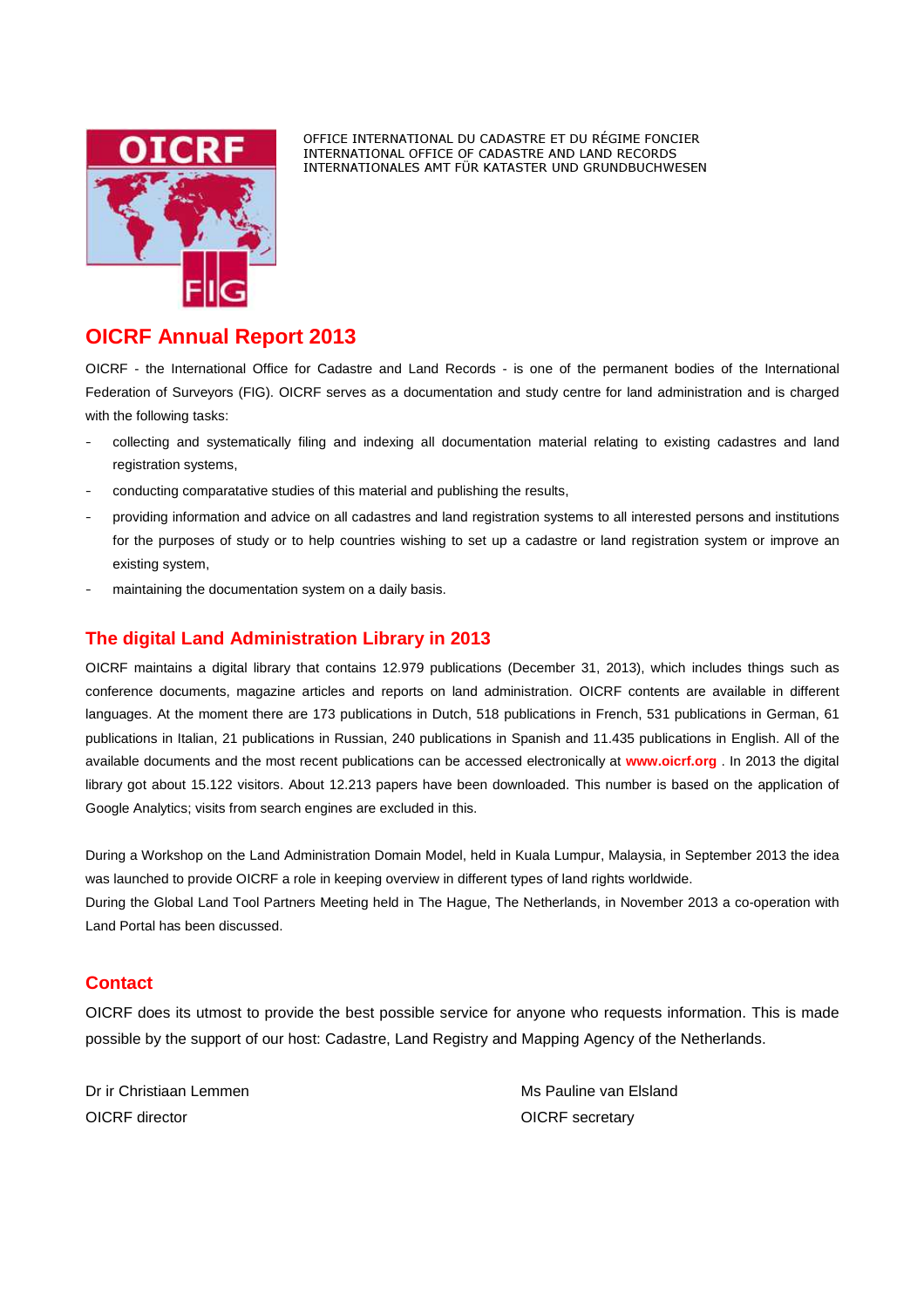## **Comparatative Studies in 2013**

Hackman Antwi, R., Bennett, R.M., de Vries, W.T., Lemmen, C.H.J. and Meijer, C. (2013) The point cadastre requirement revisited. In: Survey review, 45 (2013)331 pp. 239-247

Koroso, N.H., van der Molen, P., Tuladhar, A.M. and Zevenbergen, J.A. (2013) Does the Chinese market for urban land use rights meet good governance principles? In: Land use policy, 30 (2013)1 pp. 417-426.

Lemmen, C.H.J. (2013) Crowdsourcing : a wake - up call for surveyors : GIM international interviews Wafula Nabutola, consultant - in - chief at MyRita Consultants and governor of the Kenya Private Sector Alliance (KEPSA). In: GIM International, 27 (2013)1 pp. 14-17.

Lemmen, C.H.J., van Oosterom, P.J.M., Uitermark, H.T. and de Zeeuw, K. (2013) Land administration domain model is an ISO standard now. In: proceedings of Annual World Bank Conference on Land and Poverty 2013, 8- 11 April 2013, Washington DC, United States of America. 20 p.

Bennett, R.M., van Gils, H.A.M.J., Zevenbergen, J.A., Lemmen, C.H.J. and Wallace, J. (2013) Continuing to bridge the cadastral divide. In: proceedings of Annual World Bank Conference on Land and Poverty 2013, 8-11 April 2013, Washington DC, United States of America. 22 p.

De Zeeuw, K., Lemmen, C.H.J. and Barnasconi, G. (2013) Land administration products, business models and commodities as spin - off . In: proceedings of Annual World Bank Conference on Land and Poverty 2013, 8-11 April 2013, Washington DC, United States of America. 15 p.

Lemmen, C.H.J., van Oosterom, P.J.M. and van der Molen, P. (2013) Land administration domain model impact on implementation of international policies. In: GIM International, 27 (2013)5 pp. 18-23.

Hespanha, J.P., Ghawana, T., Lemmen, C.H.J. and Zevenbergen, J.A. (2013) Can LADM contribute to a more fair large scale land acquisition?. In: Proceedings of FIG working week 2013, Abuja, Nigeria, 6-10 May 2013 - Environment for Sustainability. Copenhagen: FIG, 2013. ISBN: 978-87-92853-05-9. 19 p.

Paasch, J., van Oosterom, P.J.M., Paulsson, J. and Lemmen, C.H.J. (2013) Specialization of the Land Administration Domain Model (LADM) - An Option for Expanding the Legal Profiles. In: Proceedings of FIG working week 2013, Abuja, Nigeria, 6-10 May 2013 - Environment for Sustainability. Copenhagen: FIG, 2013. ISBN: 978-87-92853-05-9. 17 p.

Todorovski, D., Zevenbergen, J.A., van der Molen, P. and Groenendijk, E.M.C. (2013) Post - conflict land administration and its current status as facilitator of the post - conflict state building : case Mozambique. In: Proceedings of FIG working week 2013, Abuja, Nigeria, 6-10 May 2013 - Environment for Sustainability. Copenhagen: FIG, 2013. ISBN: 978-87-92853-05-9. 11 p.

Van Oosterom, P.J.M., Lemmen, C.H.J. and Uitermark, H.T. (2013) ISO 19152:2012 : Land Administration Domain Model published by ISO. In: Proceedings of FIG working week 2013, Abuja, Nigeria, 6-10 May 2013 - Environment for Sustainability. Copenhagen: FIG, 2013. ISBN: 978-87-92853-05-9. 22 p.

van der Molen, P. (2013) How land administration can contribute to food security. In: Proceedings of FIG working week 2013, Abuja, Nigeria, 6-10 May 2013 - Environment for Sustainability. Copenhagen: FIG, 2013. ISBN: 978- 87-92853-05-9. 15 p.

Lemmen, C.H.J., van der Molen, P. and van Oosterom, P.J.M. (2013) Levelling the playing field. In: Land Journal, (2013)May/June, pp. 8-9.

Lemmen, C.H.J., van Oosterom, P.J.M. and van der Molen P. (2013) Land Administration Domain Model - Standards for new approaches In: Geospatial World, June 2013, pp. 53-55

McDougall, K., Bennett, R.M. and van der Molen, P. (2013) The global cadastre : improving transparency in international property markets. In: GIM International, 27 (2013)7 pp. 30-34.

McLaren, R., Bennett, R.M. and Lemmen, C.H.J. (2013) World Bank conference on land and poverty 2013. In: GIM International, 27 (2013)7 pp. 38-39.

Van Oosterom, P. (editor) , Lemmen, C.H.J. (editor) and Fendel, E. (editor) (2013) Proceedings of the 5th Land administration domain model workshop, 24-25 September 2013, Kuala Lumpur, Malaysia : also as e-book. Copenhagen, International Federation of Surveyors (FIG), 2013. ISBN: 978-87-92853-06-6.

Lemmen, C.H.J. and van Oosterom, P. (2013) The land administration domain model standard. In: Proceedings of the 5th Land Aministration Domain Model workshop, 24-25 September 2013, Kuala Lumpur, Malaysia. pp. 11- 30.